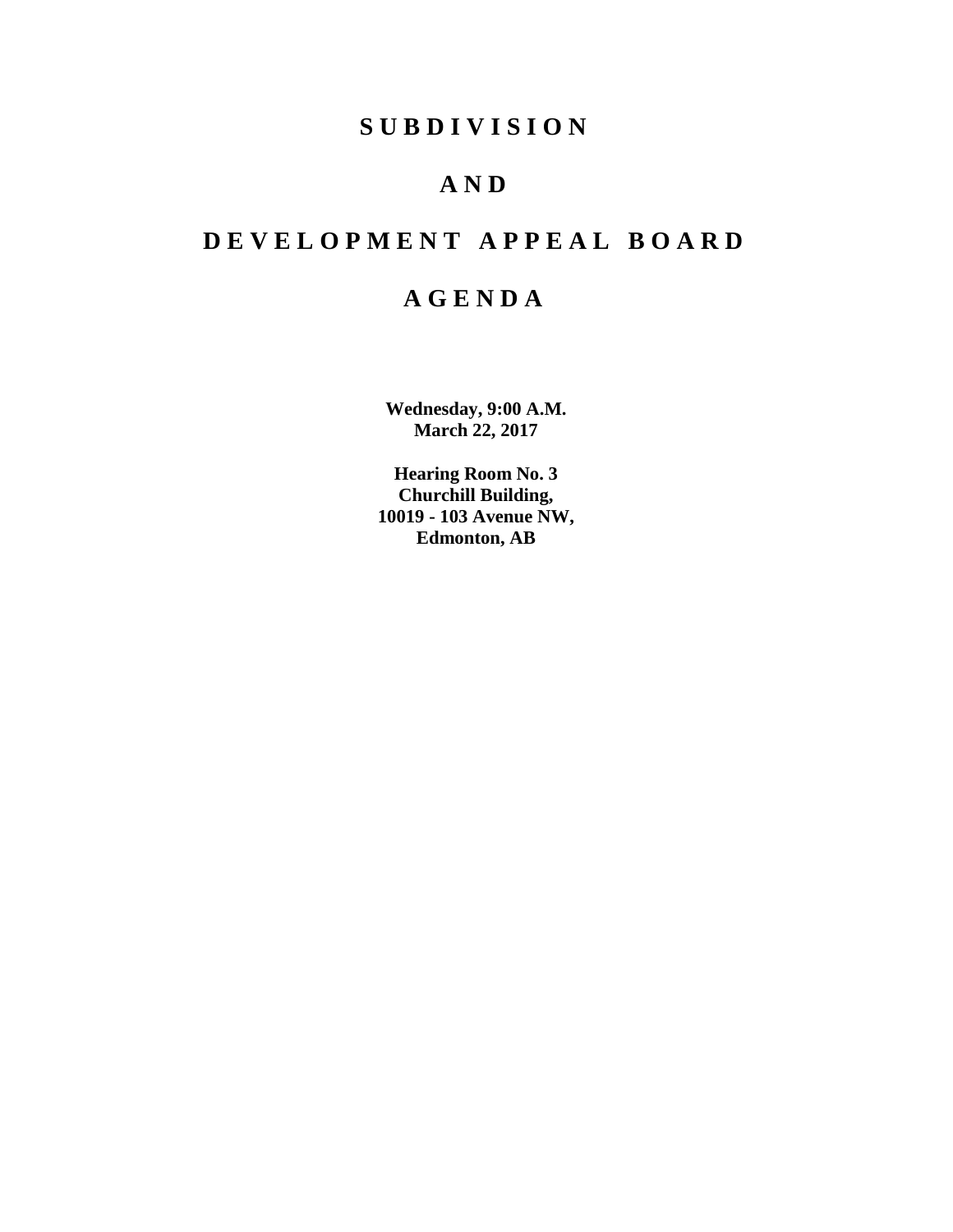## **SUBDIVISION AND DEVELOPMENT APPEAL BOARD HEARING ROOM NO. 3**

|  | An Order to remove the Overweight<br>Commercial Vehicle from the rear of the<br>property before March 8, 2017 |
|--|---------------------------------------------------------------------------------------------------------------|
|  | $10921 - 126$ Street NW<br>Project No.: 115319830-001                                                         |

*NOTE: Unless otherwise stated, all references to "section numbers" refer to the authority under the Edmonton Zoning Bylaw 12800.*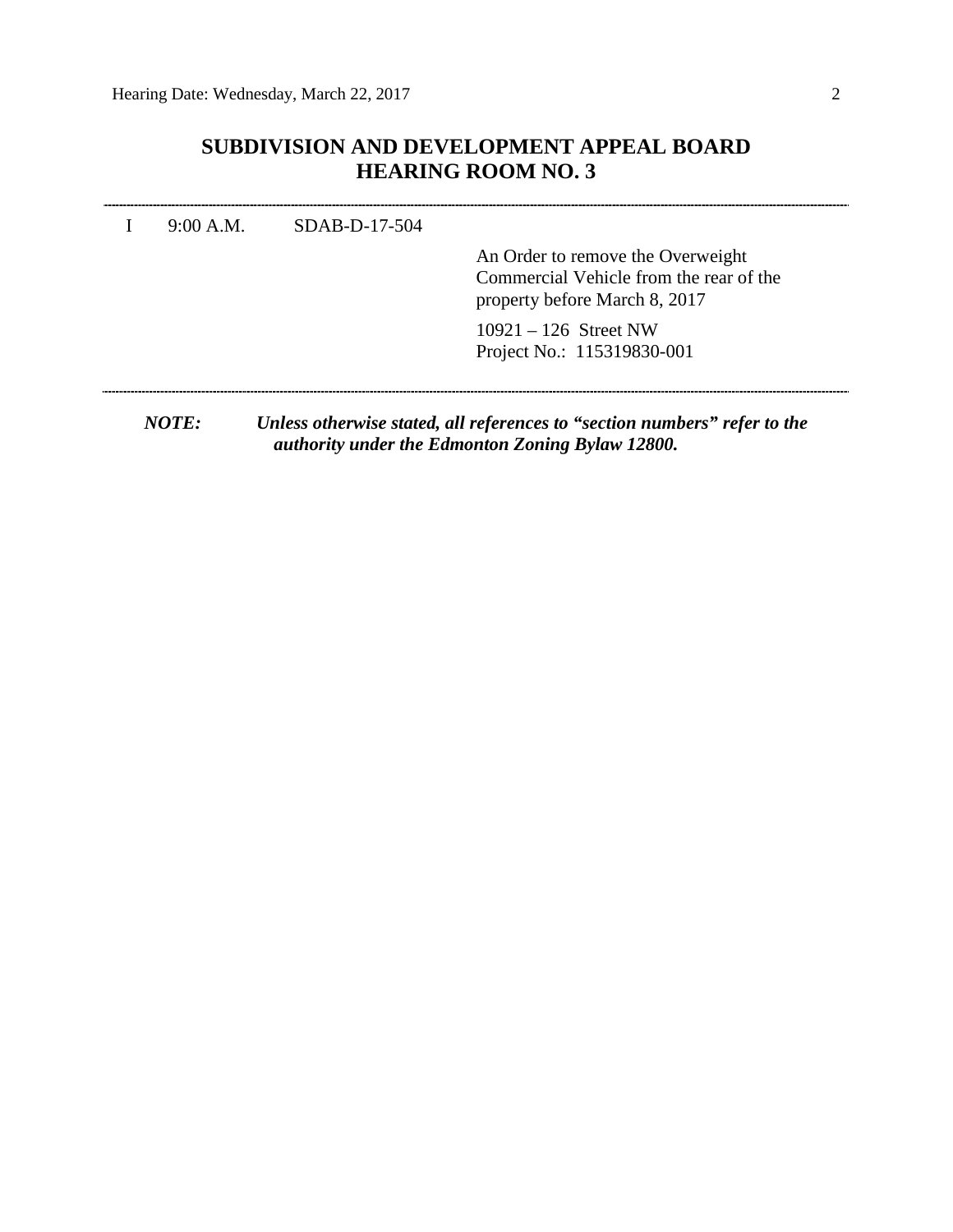| <b>ITEM I: 9:00 A.M.</b> |                                                           | FILE: SDAB-D-17-504                                                                               |  |
|--------------------------|-----------------------------------------------------------|---------------------------------------------------------------------------------------------------|--|
|                          | AN APPEAL OF AN ORDER ISSUED BY THE DEVELOPMENT AUTHORITY |                                                                                                   |  |
|                          | <b>APPELLANT:</b>                                         |                                                                                                   |  |
|                          | <b>APPLICATION NO.:</b>                                   | 115319830-001                                                                                     |  |
|                          | <b>ORDER TO:</b>                                          | Remove the Overweight Commercial<br>Vehicle from the rear of the property<br>before March 8, 2017 |  |
|                          | DECISION OF THE DEVELOPMENT<br><b>AUTHORITY:</b>          | <b>Order Issued</b>                                                                               |  |
|                          | <b>ORDER DATE:</b>                                        | February 15, 2017                                                                                 |  |
|                          | <b>DATE OF APPEAL:</b>                                    | February 27, 2017                                                                                 |  |
|                          | MUNICIPAL DESCRIPTION<br>OF SUBJECT PROPERTY:             | $10921 - 126$ Street NW                                                                           |  |
|                          | <b>LEGAL DESCRIPTION:</b>                                 | Plan RN39B Block 59 Lot 19                                                                        |  |
|                          | ZONE:                                                     | DC1 (Direct Development Control)<br>District for the Westmount Architectural<br>Heritage Area     |  |
|                          | <b>OVERLAY:</b>                                           | N/A                                                                                               |  |
|                          | <b>STATUTORY PLAN:</b>                                    | West Ingle Area Redevelopment Plan                                                                |  |
|                          |                                                           |                                                                                                   |  |

## *Grounds for Appeal*

The Appellant provided the following reasons for appealing the issuance of the Order:

The vehicle in question is not a commercial vehicle under the Highway Traffic Act.

#### *General Matters*

## **Appeal Information:**

The *Municipal Government Act*, RSA 2000, c M-26 states the following: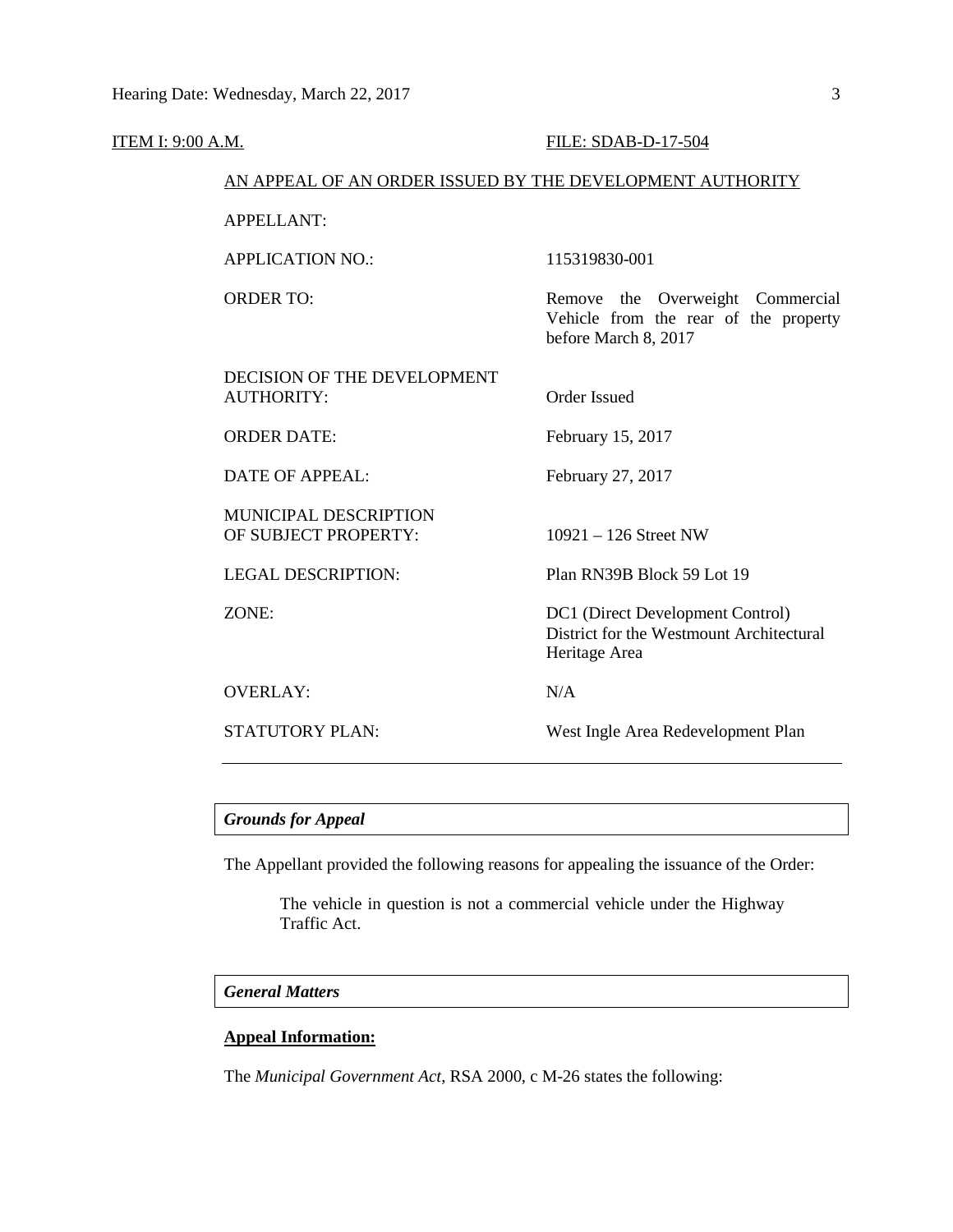#### **Stop order**

**645(1)** Despite [section 545,](https://www.canlii.org/en/ab/laws/stat/rsa-2000-c-m-26/latest/rsa-2000-c-m-26.html%23sec545_smooth) if a development authority finds that a development, land use or use of a building is not in accordance with

- (a) this Part or a land use bylaw or regulations under this Part, or
- (b) a development permit or subdivision approval,

the development authority may act under subsection (2).

**(2)** If subsection (1) applies, the development authority may, by written notice, order the owner, the person in possession of the land or building or the person responsible for the contravention, or any or all of them, to

- (a) stop the development or use of the land or building in whole or in part as directed by the notice,
- (b) demolish, remove or replace the development, or
- (c) carry out any other actions required by the notice so that the development or use of the land or building complies with this Part, the land use bylaw or regulations under this Part, a development permit or a subdivision approval,

within the time set out in the notice.

**(3)** A person who receives a notice referred to in subsection (2) may appeal to the subdivision and development appeal board in accordance with [section 685.](https://www.canlii.org/en/ab/laws/stat/rsa-2000-c-m-26/latest/rsa-2000-c-m-26.html%23sec685_smooth)

#### **Permit**

**683** Except as otherwise provided in a land use bylaw, a person may not commence any development unless the person has been issued a development permit in respect of it pursuant to the land use bylaw.

#### **Grounds for Appeal**

**685(1)** If a development authority

- (a) fails or refuses to issue a development permit to a person,
- (b) issues a development permit subject to conditions, or
- (c) issues an order under section 645,

the person applying for the permit or affected by the order under section 645 may appeal to the subdivision and development appeal board.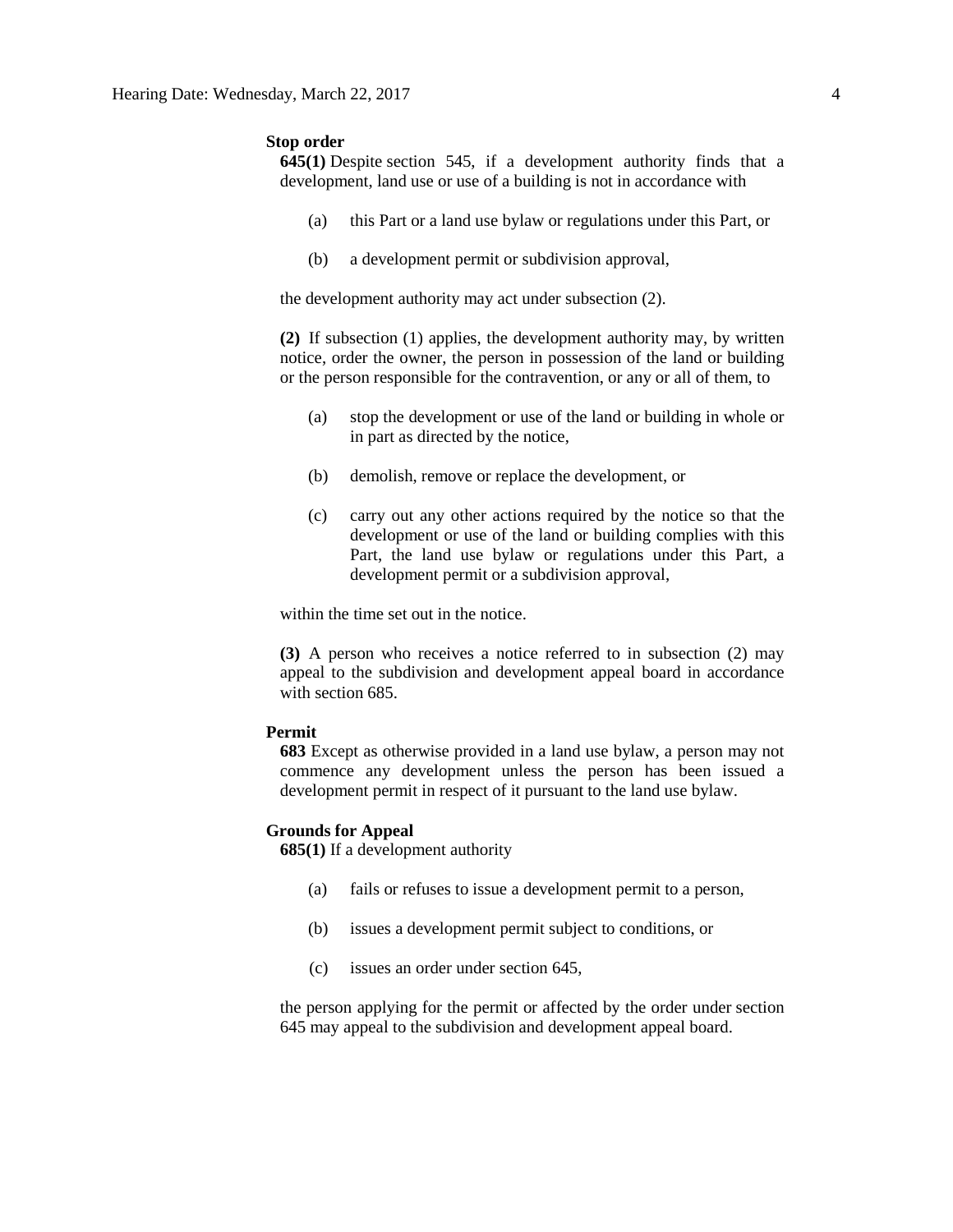#### **Appeals**

- **686(1)** A development appeal to a subdivision and development appeal board is commenced by filing a notice of the appeal, containing reasons, with the board within 14 days,
	- (a) in the case of an appeal made by a person referred to in section 685(1), after
		- (i) the date on which the person is notified of the order or decision or the issuance of the development permit, or

…

#### **Designation of direct control districts**

**641(4)** Despite section 685, if a decision with respect to a development permit application in respect of a direct control district

…

(b) is made by a development authority, the appeal is limited to whether the development authority followed the directions of council, and if the subdivision and development appeal board finds that the development authority did not follow the directions it may, in accordance with the directions, substitute its decision for the development authority's decision.

Section 2 of the *Edmonton Zoning Bylaw* concerning Repeal, Enactment and Transition Procedures states the following:

2.4 Subject only to the provisions in the Municipal Government Act respecting legal non-conforming Uses and notwithstanding the effect it may have on rights, vested or otherwise, the provisions of this Bylaw govern from the Effective Date onward. In particular, no application for a Development Permit shall be evaluated under the procedural or substantive provisions of the previous Land Use Bylaw after the Effective Date, even if the application was received before the Effective Date.

…

- 2.6 Any Direct Control Districts that were in effect immediately prior to the Effective date are hereby deemed to continue in full force and effect and are hereby incorporated into Part IV of this Bylaw.
- 2.7 Unless there is an explicit statement to the contrary in a Direct Control District or Provision, any reference in a Direct Control District or Direct Control Provision to a land use bylaw shall be deemed to be a reference to the land use bylaw that was in effect at the time of the creation of the Direct Control District or **Provision**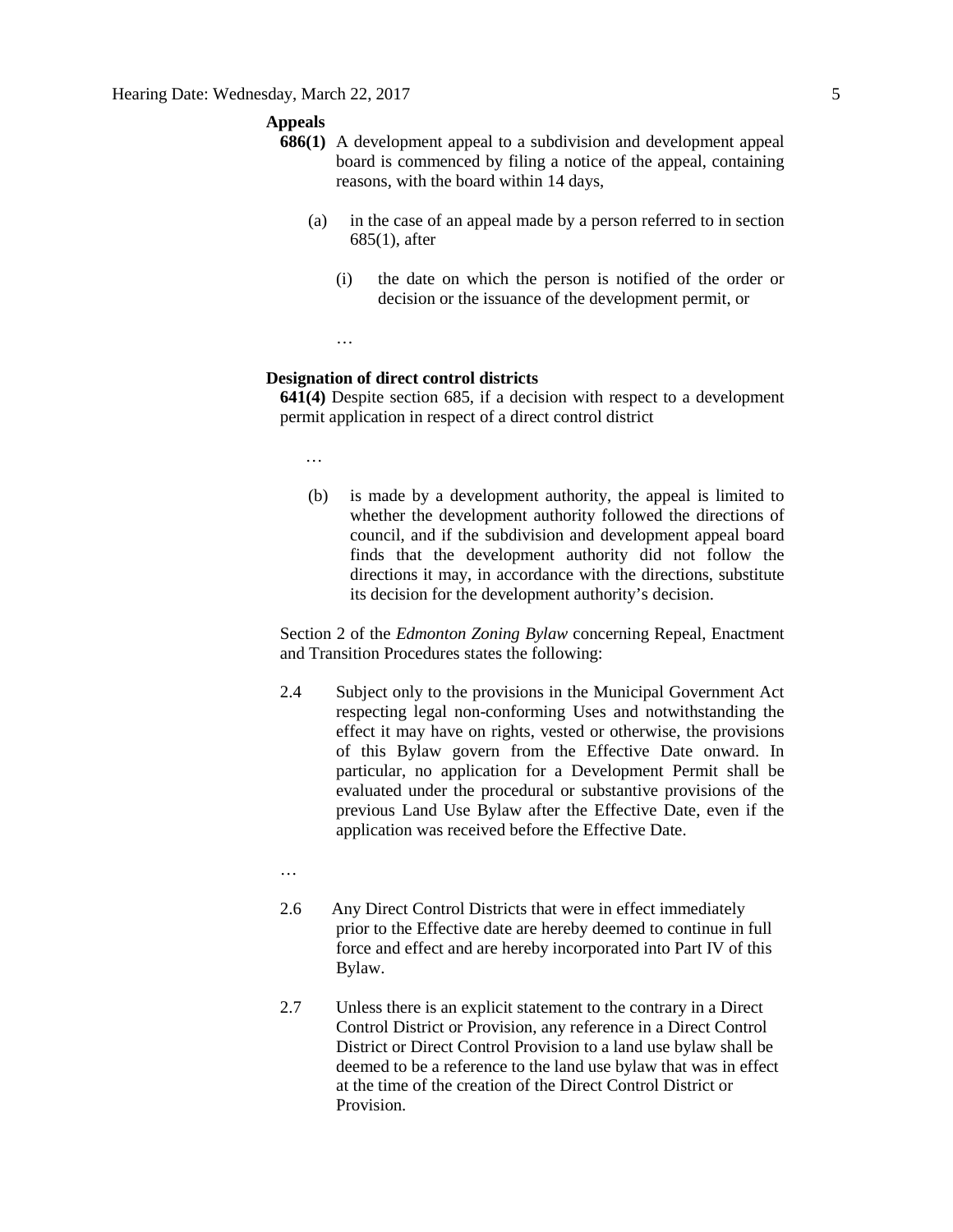At the time of the creation of the subject Direct Control Site, the *City of Edmonton Land Use Bylaw 5996* was in effect. An Alberta Court of Appeal decision in *Parkdale-Cromdale Community League Association*  v. *Edmonton (City),* 2007 ABCA 309 concluded that section 2.7 of the *Edmonton Zoning Bylaw* only applies if there is an express crossreference in a Direct Control Bylaw passed before 2001 to a provision of the old *Land Use Bylaw*. In the absence of an express reference in the Direct Control Bylaw to the *Land Use Bylaw 5996*, it does not prevail over section 2.4 of the *Edmonton Zoning Bylaw.*

#### **Hearing and Decision**

**687(3)** In determining an appeal, the subdivision and development appeal board

- …
- (a.1) must comply with the land use policies and statutory plans and, subject to clause (d), the land use bylaw in effect;
	- …
	- (c) may confirm, revoke or vary the order, decision or development permit or any condition attached to any of them or make or substitute an order, decision or permit of its own;
	- (d) may make an order or decision or issue or confirm the issue of a development permit even though the proposed development does not comply with the land use bylaw if, in its opinion,
		- (i) the proposed development would not
			- (A) unduly interfere with the amenities of the neighbourhood, or
			- (B) materially interfere with or affect the use, enjoyment or value of neighbouring parcels of land,
		- and
		- (ii) the proposed development conforms with the use prescribed for that land or building in the land use bylaw.

### **General Provisions from the** *DC1 (Direct Development Control) District for the Westmount Architectural Heritage Area ("DC1 District"):*

Section 1 states that the **General Purpose** of the DC1 District is: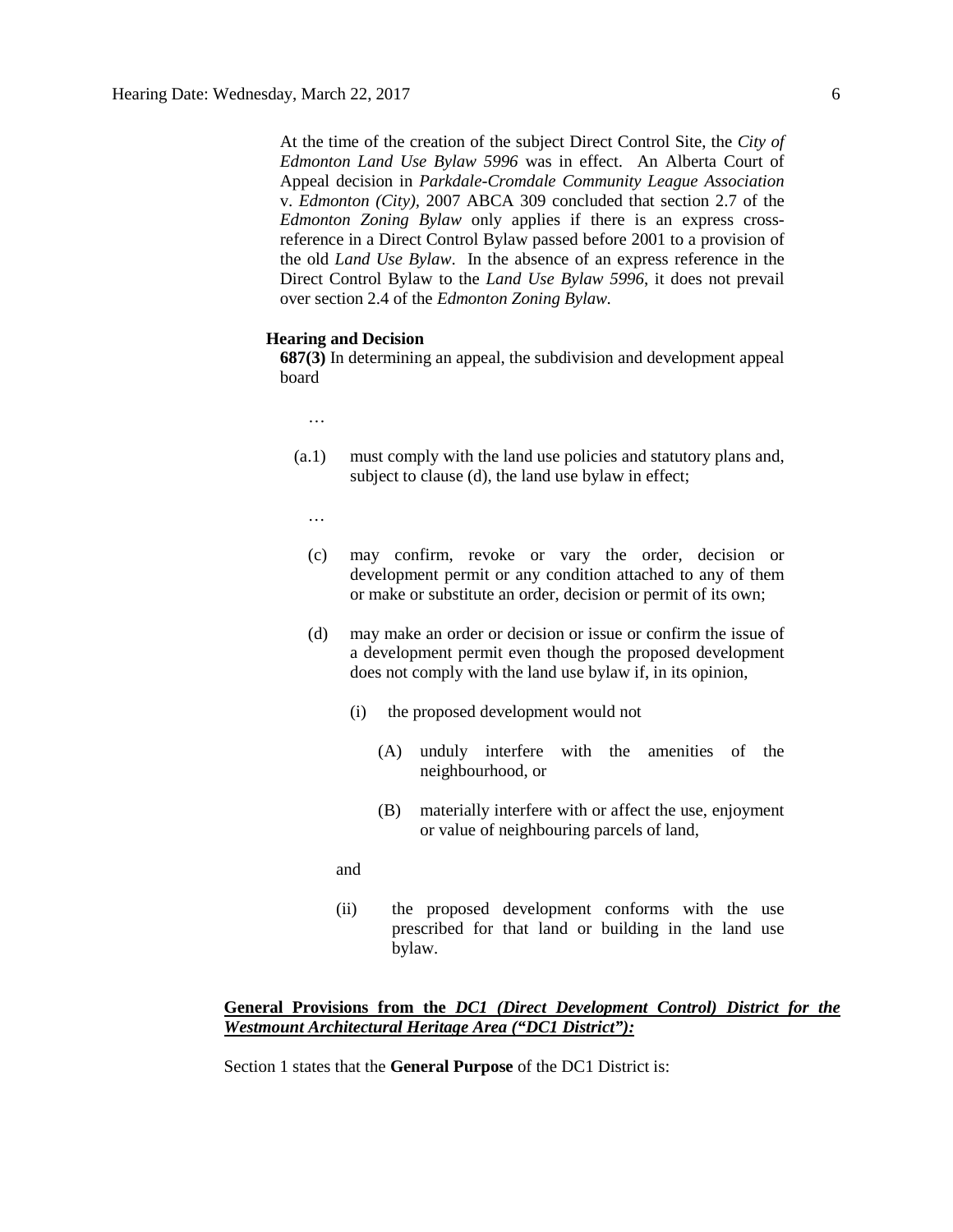To establish a Direct Control District for single detached residential development and associated uses, as found under the RF1 (Single Detached Residential) District, in the Westmount Architectural Heritage Area so as to continue the tradition of heritage and community as originally conceived in the subdivision and architecture of the Area. The District is based on the RF1 Regulations but with additional Development Criteria and accompanying voluntary Architectural Guidelines, as written and developed by residents of the Area, that are intended to preserve the Area's unique historical streetscape and architectural features, reflecting the character, location and proportions of existing structures from the early 1900s in the Area, including: Boulevards with mature trees; continuous sidewalks; rear lane access to on-site parking; verandahs; and other features as originally conceived in subdivision plans and architectural designs of the early 1900s.

## *Objects Prohibited or Restricted in Residential Zones*

Section 45(1) states:

No person shall keep in any part of a Site in any Residential Zone:

- a. any commercial vehicle, loaded or unloaded, having a maximum gross vehicle weight (G.V.W.R.) exceeding  $4600 \text{ kg}$  $4600 \text{ kg}$  $4600 \text{ kg}$ .
- b. more than one commercial vehicle having a maximum gross vehicle weight (G.V.W.R.) of  $4,600 \text{ kg}$  or less, for longer than reasonably necessary while loading or unloading such vehicle.

Section 45(2) states:

For the purpose of subsection 45(1) a commercial vehicle means a vehicle that:

- a. is intended or designed for commercial purposes; or
- b. is used for commercial purposes.

## *Approval Required for Development*

#### **Section 5 states:**

#### **5.1 No Person:**

1. shall commence, or cause or allow to be commenced, a Development without a development Permit therefor issued under the provisions of Section 12 of this Bylaw; or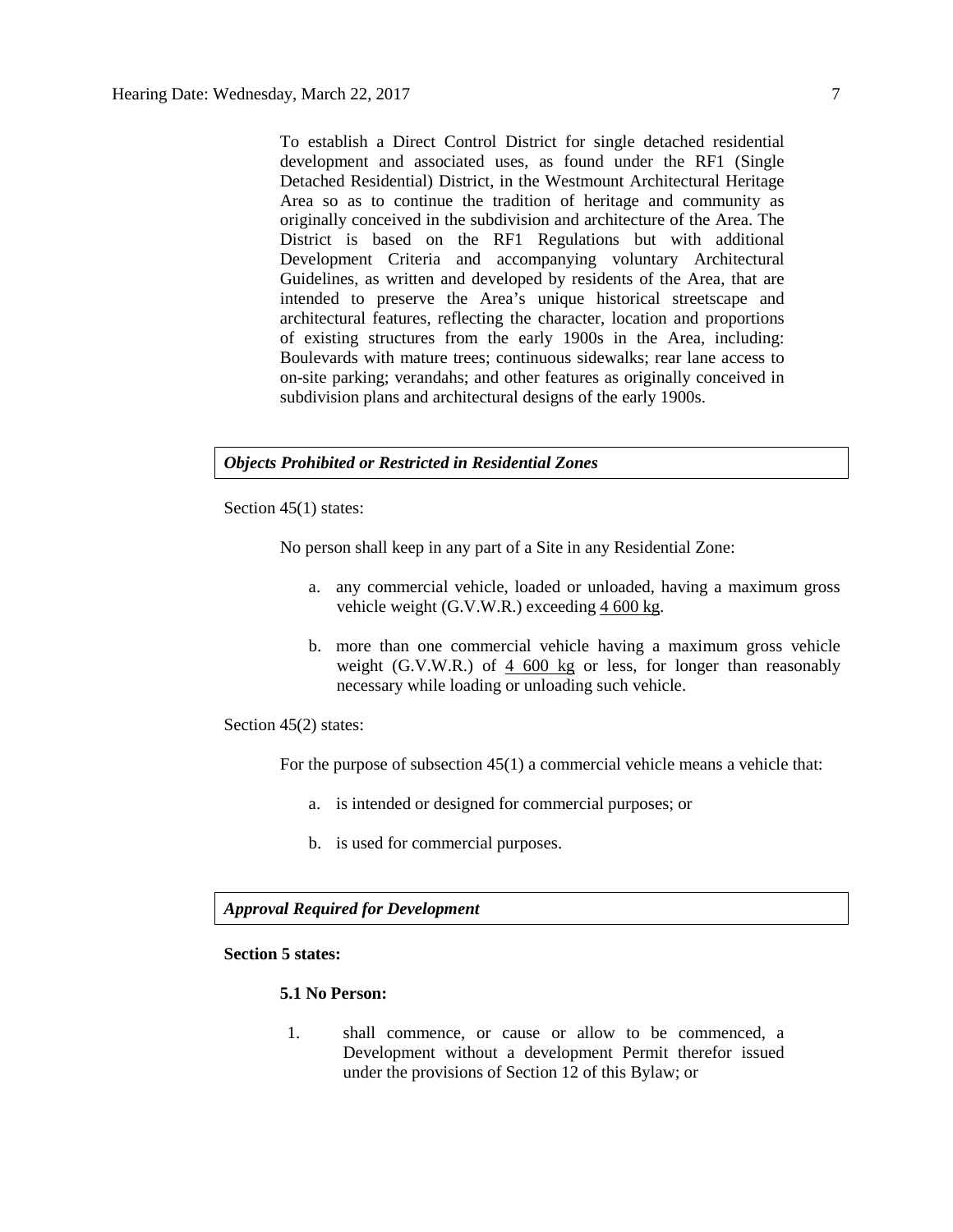2. shall carry on, or cause or allow to be carried on a development without a Development Permit therefor issued under Section 12 of this Bylaw.

#### *Offences*

Section 23.1(9) states:

Notwithstanding subsection 23.1(2), it is an offence to keep an object in a Residential Zone that is prohibited or restricted under Section 45 of this Bylaw without a valid and approved Development Permit when a Development Permit is required.

*Previous Subdivision and Development Appeal Board Decision*

| <b>Application Number</b> | <b>Description</b>                                                                   | <b>Decision</b>                                                        |
|---------------------------|--------------------------------------------------------------------------------------|------------------------------------------------------------------------|
| SDAB-D-11-290             | An Order to remove the December 23, 2011:<br>Commercial Vehicle from<br>the property | "that the appeal be DENIED<br>and the STOP<br><b>ORDER</b><br>UPHELD." |

#### Notice to Applicant/Appellant

\_\_\_\_\_\_\_\_\_\_\_\_\_\_\_\_\_\_\_\_\_\_\_\_\_\_\_\_\_\_\_\_\_\_\_\_\_\_\_\_\_\_\_\_\_\_\_\_\_\_\_\_\_\_\_\_\_\_\_\_\_\_\_\_\_\_

Provincial legislation requires that the Subdivision and Development Appeal Board issue its official decision in writing within fifteen days of the conclusion of the hearing. Bylaw No. 11136 requires that a verbal announcement of the Board's decision shall be made at the conclusion of the hearing of an appeal, but the verbal decision is not final nor binding on the Board until the decision has been given in writing in accordance with the *Municipal Government Act.*

\_\_\_\_\_\_\_\_\_\_\_\_\_\_\_\_\_\_\_\_\_\_\_\_\_\_\_\_\_\_\_\_\_\_\_\_\_\_\_\_\_\_\_\_\_\_\_\_\_\_\_\_\_\_\_\_\_\_\_\_\_\_\_\_\_\_\_\_\_\_\_\_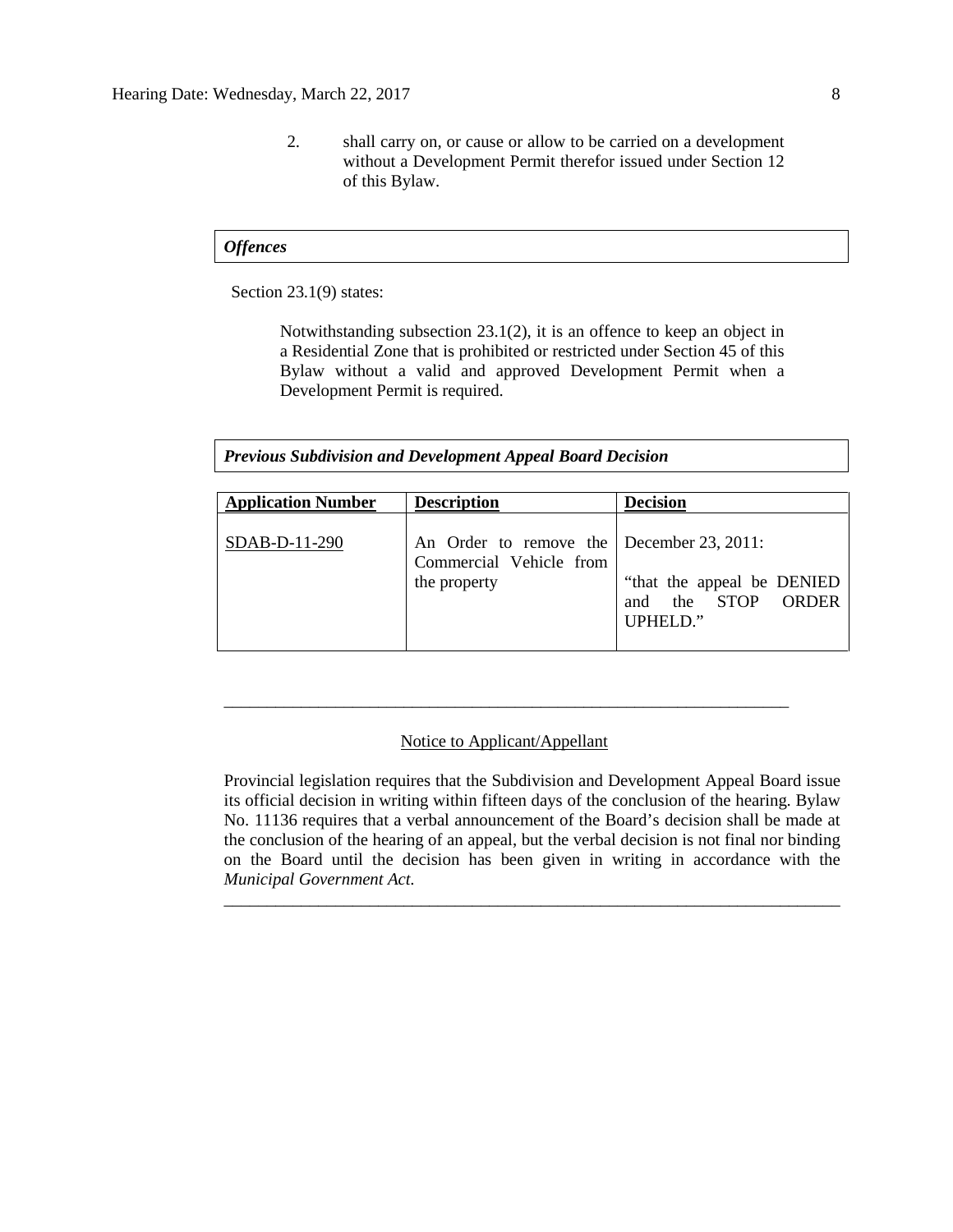Citizen Services Community Standards

| City of Edmonton                           |  |
|--------------------------------------------|--|
| 5 <sup>th</sup> Floor, 10250 101 Street NW |  |
| Edmonton, AB T5J 2R7                       |  |

edmonton.ca

**Edmonton** 

Date: February 15, 2017

Reference/File No: 115319830-001

# ORDER

(Issued Pursuant to Section 645 of the Municipal Government Act, R.S.A. 2000 c. M-26)

TO:

Municipal Address: 10921 - 126 Street NW, Edmonton, AB T5M 0P4 RE:

Legal Description: Plan: RN39B, Block: 59, Lot: 19

Tax Roll Number: 2801256

#### (hereinafter referred to as "the property")

As a result of an inspection of the property on February 13, 2017:

#### I find that the use of the land is not in accordance with the City of Edmonton Zoning Bylaw (Bylaw 12800) as follows:

Section 45(1) States: No person shall keep in any part of a Site in any Residential Zone:

A. Any commercial vehicle, loaded or unloaded, having a maximum gross vehicle weight (G.V.W.R.) exceeding 4 600 kg

In accordance with Section 23.1(9) of The City of Edmonton Zoning Bylaw: it is an offence to keep an object in a Residential Zone that is prohibited or restricted under Section 45 of this Bylaw without a valid and approved Development Permit when a Development Permit is required.

#### THEREFORE YOU ARE ORDERED TO:

Remove the Overweight Commercial Vehicle from the rear of the property.

#### YOU MUST COMPLY WITH THIS ORDER BEFORE: March 8, 2017

Officer: COLIN EMEO #71 Telephone: 780-442-1482 Complaints and Investigations Community Standards Branch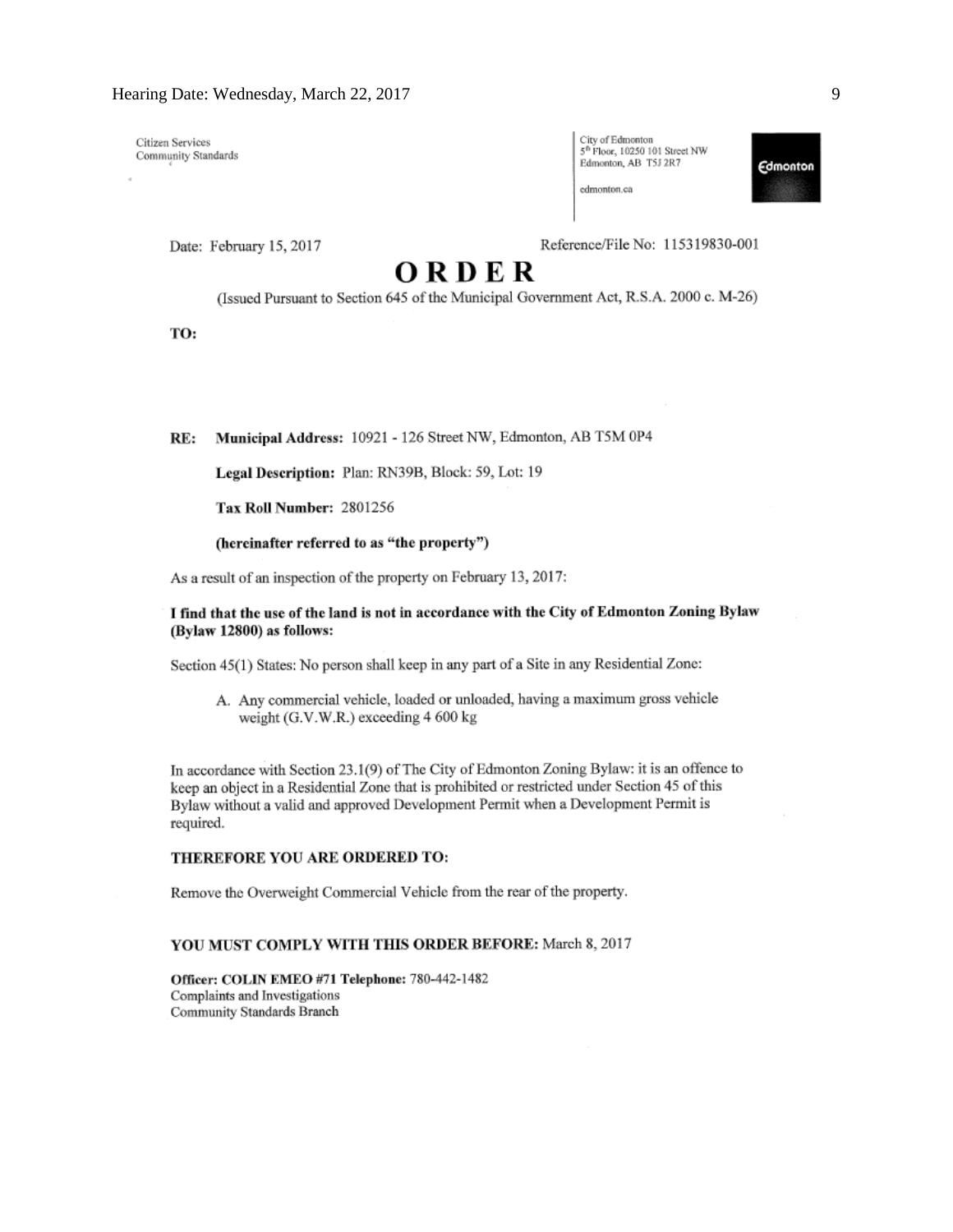#### OFFENCE FOR NON-COMPLIANCE:

Pursuant to Section 557(a.3) of the Municipal Government Act (hereinafter referred to as the "Act") a person who contravenes or does not comply with an order under section 645 is guilty of an offence and liable to prosecution.

Pursuant to Section 566(1) of the Act a person who is guilty of an offence is liable,

- (a) to a fine of not more than \$10 000, or
- (b) to imprisonment for not more than one year,

or to both fine and imprisonment.

[Include the following provision if the City intends to carry out the order. Otherwise delete.]

#### ADDITIONAL CONSEQUENCES FOR NON-COMPLIANCE:

Pursuant to Section 646(1) of the Act if a person fails or refuses to comply with an order under section 645 the municipality may, enter on the land or building and take any action necessary to carry out the order.

Pursuant to Section  $553(1)(h.1)$  of the Act when an order is carried out under section  $646(1)$  the expenses and costs incurred in carrying out the order may be placed on the tax roll of the property and that amount:

- is deemed for all purposes to be a tax imposed under Division 2 of Part 10 from the date it was added to a) the tax roll, and
- $<sub>b</sub>$ </sub> forms a special lien against the parcel of land in favour of the municipality from the date it was added to the tax roll.

If you fail to comply with the provisions of this order the City of Edmonton will, at its election, take action to enforce the order by [insert proposed actions to be taken here], all expenses of which will be placed on the tax roll of the property.

#### PROCEDURE FOR STARTING AN APPEAL OF THE ORDER

Pursuant to section 685(1) of the Act a person affected by an order under section 645 may appeal to the Subdivision and Development Appeal Board.

Pursuant to section 686(1) of the Act an appeal to the Subdivision and Development Appeal Board is commenced by filing a notice of the appeal, containing reasons, with the board within 14 days after the date on which the person is notified of the order under section 645.

Requests for review must be received by:

| Subdivision and Development Appeal Board |      | Telephone: (780) 496-6079 |
|------------------------------------------|------|---------------------------|
| Office of the City Clerk                 | Fax: | (780) 496-8175            |
| $10019 - 103$ Avenue NW                  |      |                           |
| Edmonton, AB T5J 0G9                     |      |                           |

The Notice of Appeal must be accompanied by a cheque or money order in the sum of \$72.00 payable to the City of Edmonton or it is not considered complete and will not be processed. If you are delivering your notice of appeal in person you may pay with cash.